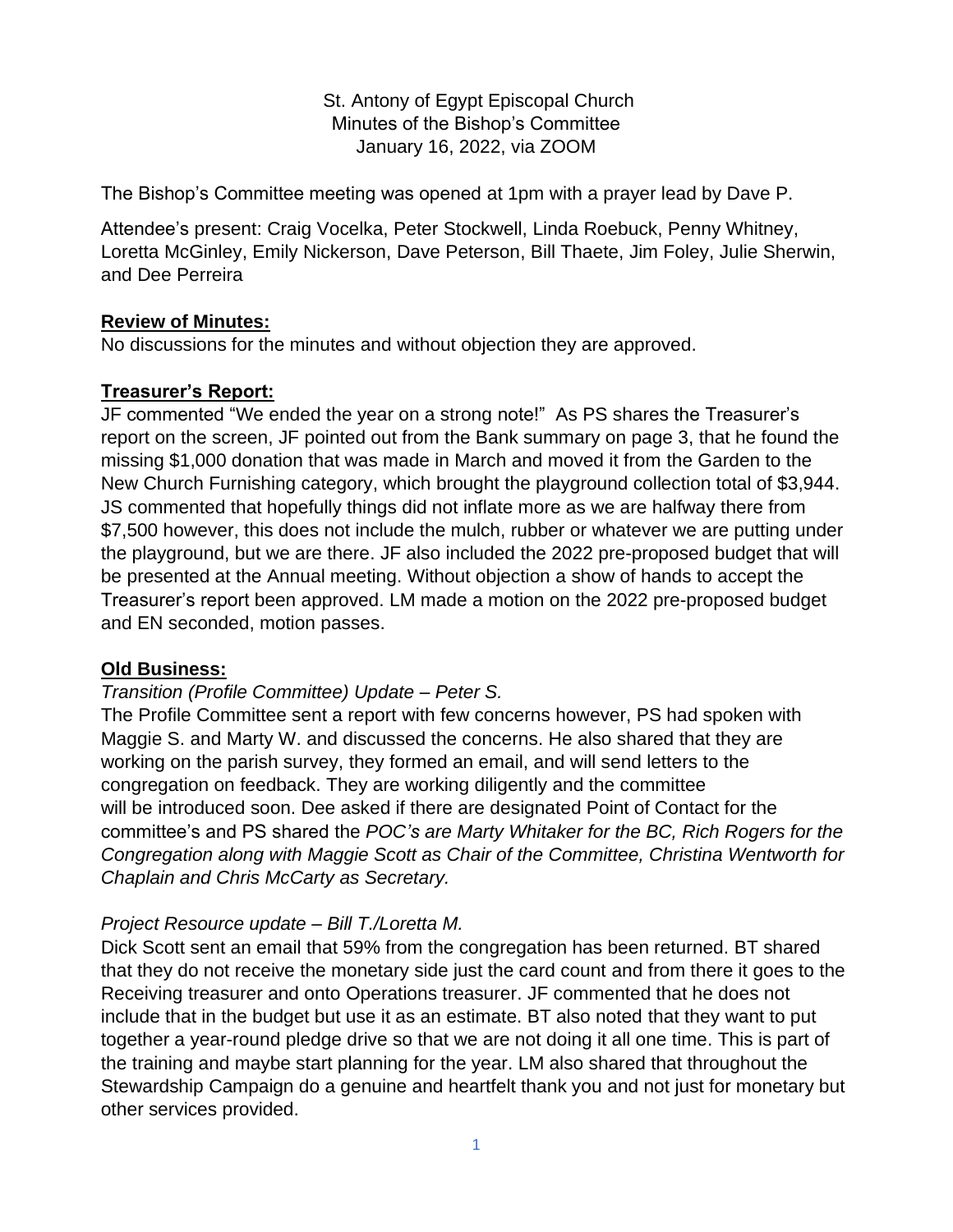## **Continuation of Old Business:**

*Need for 3 BC members and Convention representatives* PS asked if anyone was able to find any people that are going to say "yes" to the BC? No replies along with PS in finding volunteers. PS to meet with Linda on publishing to SA.

## *Update on the Septic system*

Whitworth did not do a good job and John Stockwell has contacted Whitworth and the County to inquire on this matter as they provided a report, and the problem does not seem to be resolved. Moving forward we will follow up.

*2022 Annual meeting –* To be conducted by Zoom

*Yearly gifting to staff –* PS and PW to discuss

# **New Business:**

## *Entry lighting proposal – John S.*

On behalf of John S., PS shared a proposal of up to \$2,500 on the lights at the entrance for guidance at night. The parts, cost and information were shared on the screen and also discussed that the labor can be provided by church members, but the final electrical connections must be a licensed electrician and Dave P. has agreed to assist. (Thank you, Dave P.!). PS asked JF if funds are available for this project, and he confirmed and noted it will come from the Building Fund. PW proposed we accept this project, LM seconded, motion passes

2022 Proposed Budget – Jim F. *(Introduced in his Treasurer's report)*

## *Irene Bowling's request to use SA building – Peter S.*

A tentative request from Irene's bowling to use SA for a recital, will update when date is confirmed.

# *BC Retreat date in February – Craig V.*

CV has been working with the Diocese and a consultant company to facilitate the retreat. He felt it is important to have this consultant due to the transition that SA is going through. The retreat will be held at SA on February  $12<sup>th</sup>$  and the time will be announced once the Wardens positions has been confirmed and met with the consultant on the Agenda.

# *Cleaning Services – Dee P.*

Will follow up on next meeting with options to approve as past cleaners, had to withdraw services.

# *Donation of creche by Craig V. – Penny W.*

Craig had donated a creche to SA and PW made a motion to accept, EN seconded, motion passes. (Thank you, Craig!)